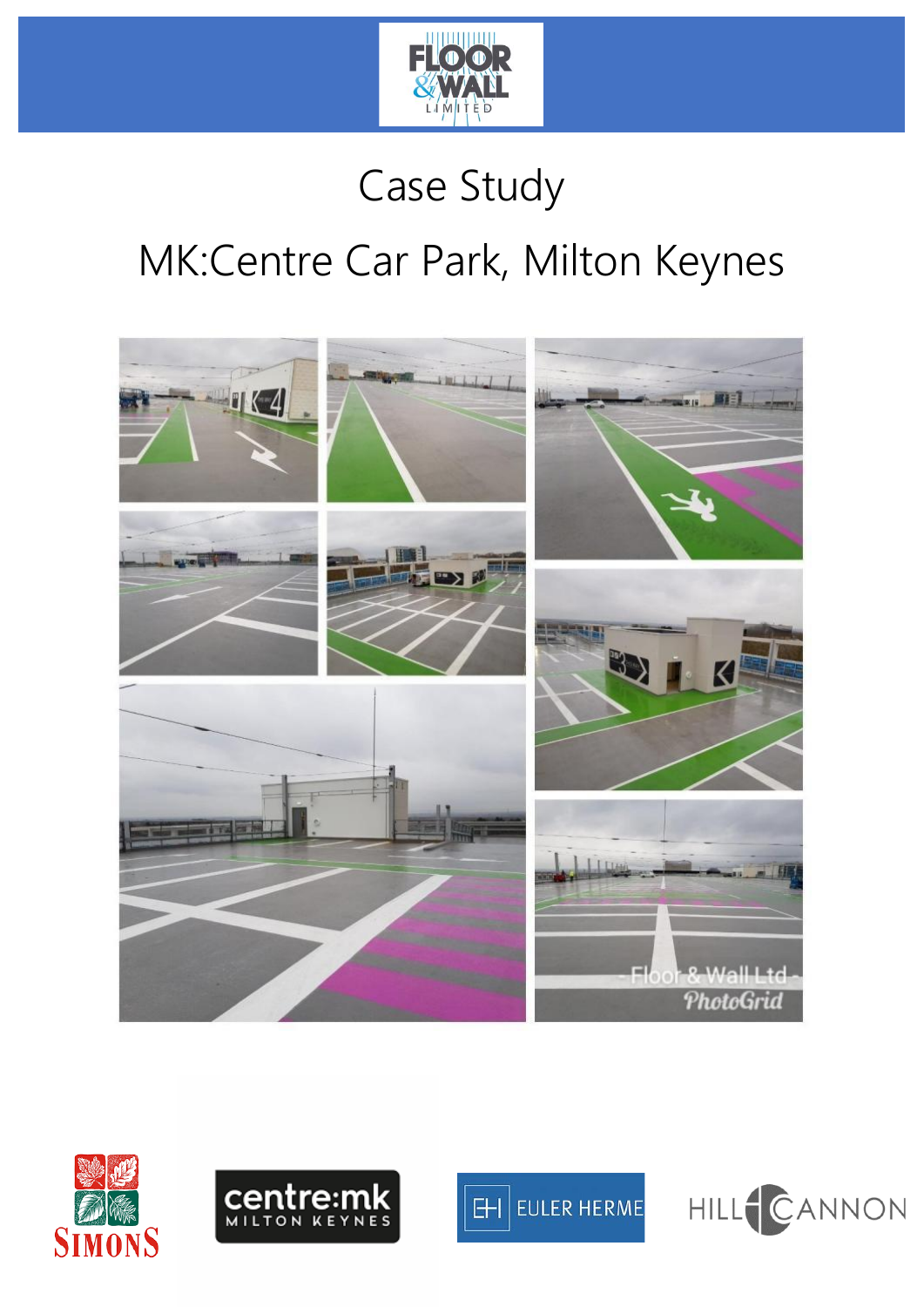

| Simons Construction                                        |
|------------------------------------------------------------|
| 2019                                                       |
| 20,000m2                                                   |
| £750,000.00                                                |
| Decseal Waterproofing Deck Coatings & New Expansion Joints |
|                                                            |

### Project Overview

#### Finalist in the 2020 "Best new car park" at the British Parking Awards!

After a technical procurement process, Floor & Wall Ltd were chosen to carry out a large scale waterproof deck coating and new expansion joint package for the MK:Centre, as part of a £30 million multi storey car park development.

The task was to install not only a robust, technically strong performing coating throughout the car park but also install expansion joints throughout, before all this took place we met with the main contractors procurement team along with car park engineers Hill Cannon, this was to perform our early engagement presentation which focuses on all aspects of the contracting environment and opens a discussion about concrete finishes, detailing, programme, design layout and products, as in our vast experience, one system does not fit all car park structure types

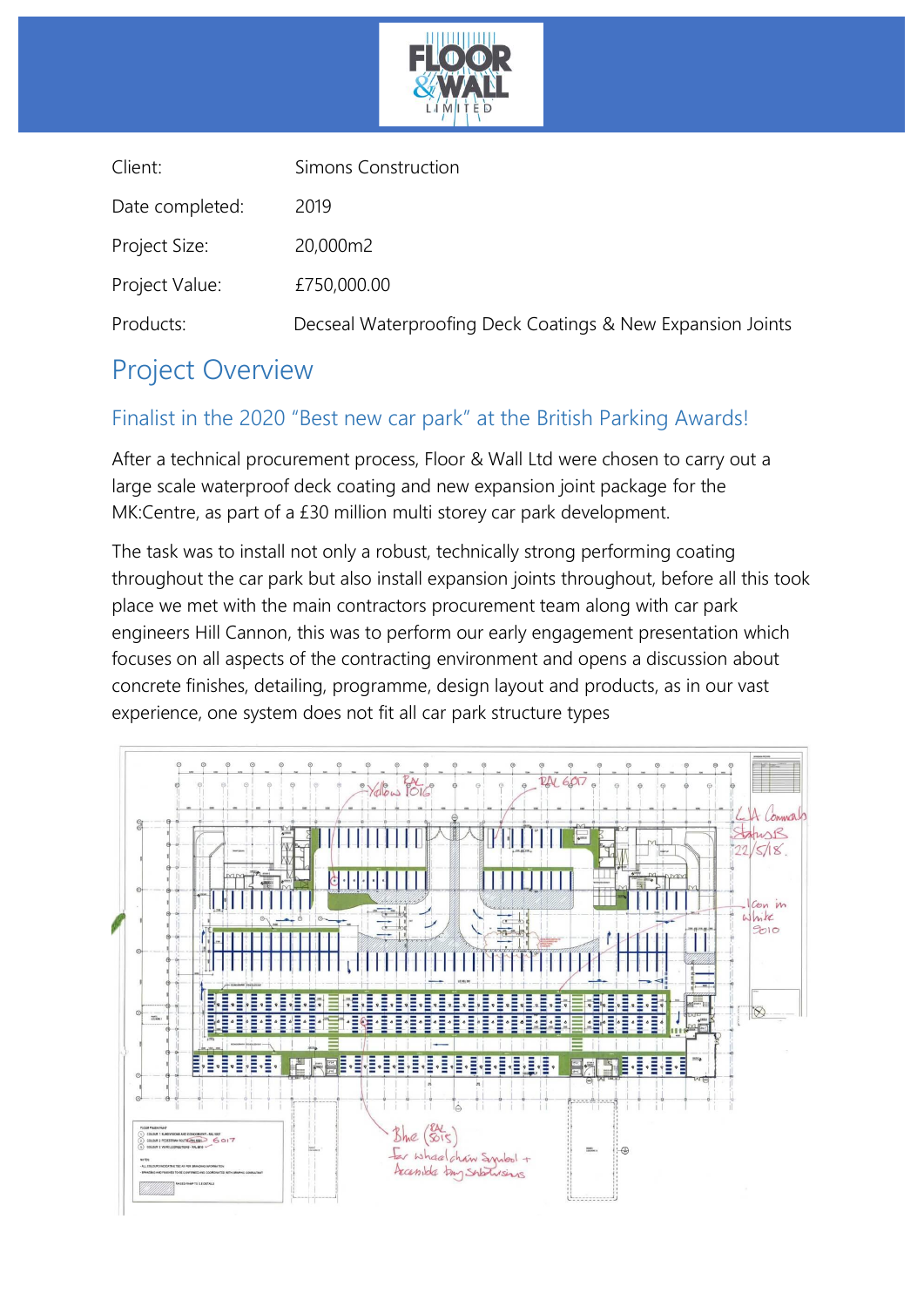

# Early Engagement.....



![](_page_2_Picture_3.jpeg)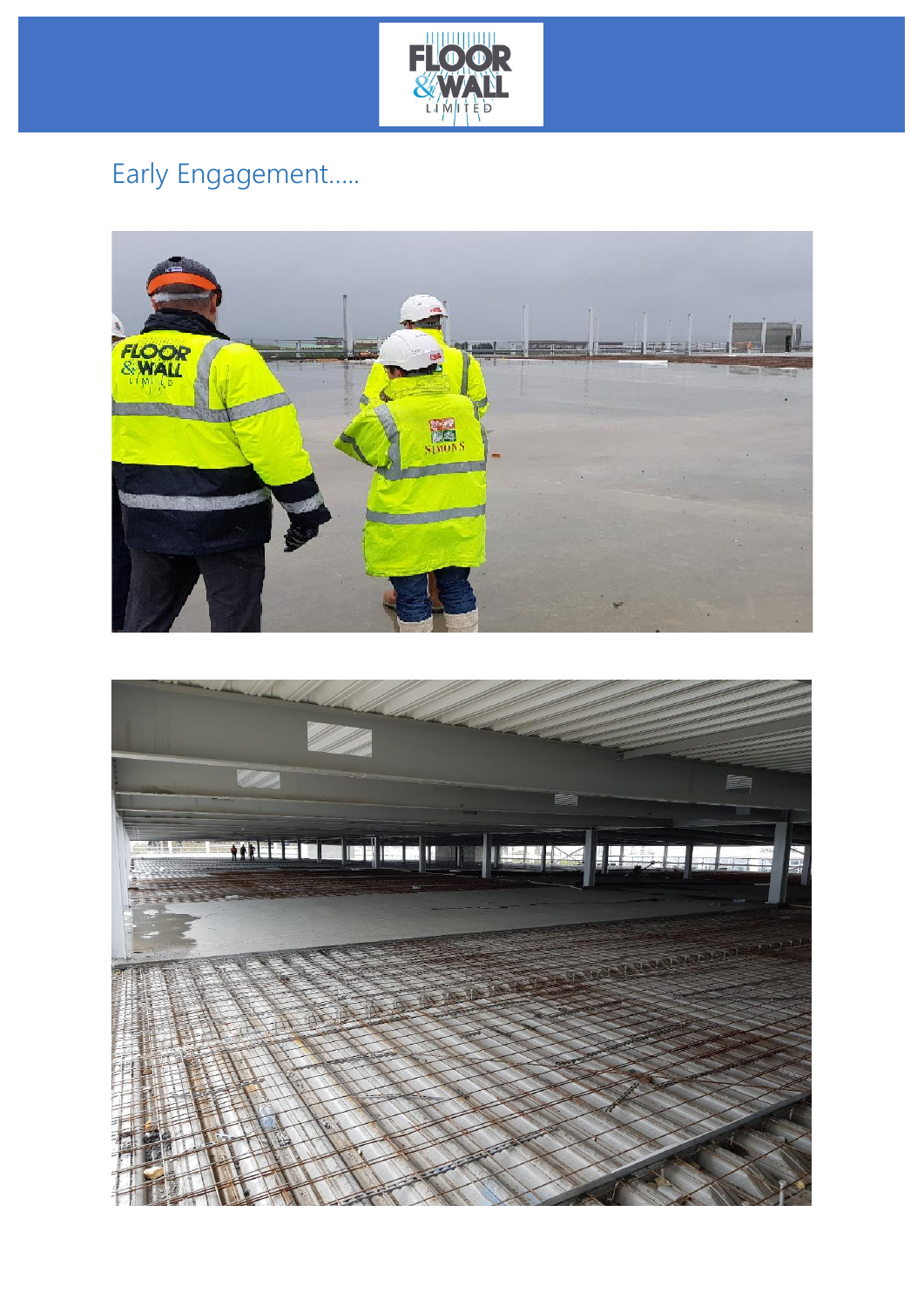![](_page_3_Picture_0.jpeg)

### Scope of works:

- Concrete surface preparation to over 20,000m2
- Installation of the GCP Decseal Waterproofing Deck Coatings Systems
- Installation of line marking, symbols, and wayfinding
- Installation of new expansion joints throughout

## "THE" major car park in Milton Keynes…..

As "THE" major car park in Milton Keynes we were proud to be part of such a prestigious project and for this car park to be a finalist in the 2020 British Parking Awards "Best New Car Park" category. 1400 spaces have now been created including electric vehicle charging points, 80 disabled parking bays and 64 parent and child spaces, all with unique colour coded areas. The aim was to deliver a car park for our client which matched the specification but delivered on cost and programme, again our specialist team were up to the task and now the structure sits as a main focal point in the Town.

![](_page_3_Picture_8.jpeg)

We are immensely proud that we are a family owned business for over 15 years now and build long lasting relationships which is key in this sector, all this shows in the work we carry out along with our hands-on management has been the reason we are one of the UK's leading car park specialists.

In the last few years, we have been put forward for the relatively new BPA awards which we are always pleased to be involved with as the car park sector continues to grow.

![](_page_3_Picture_11.jpeg)